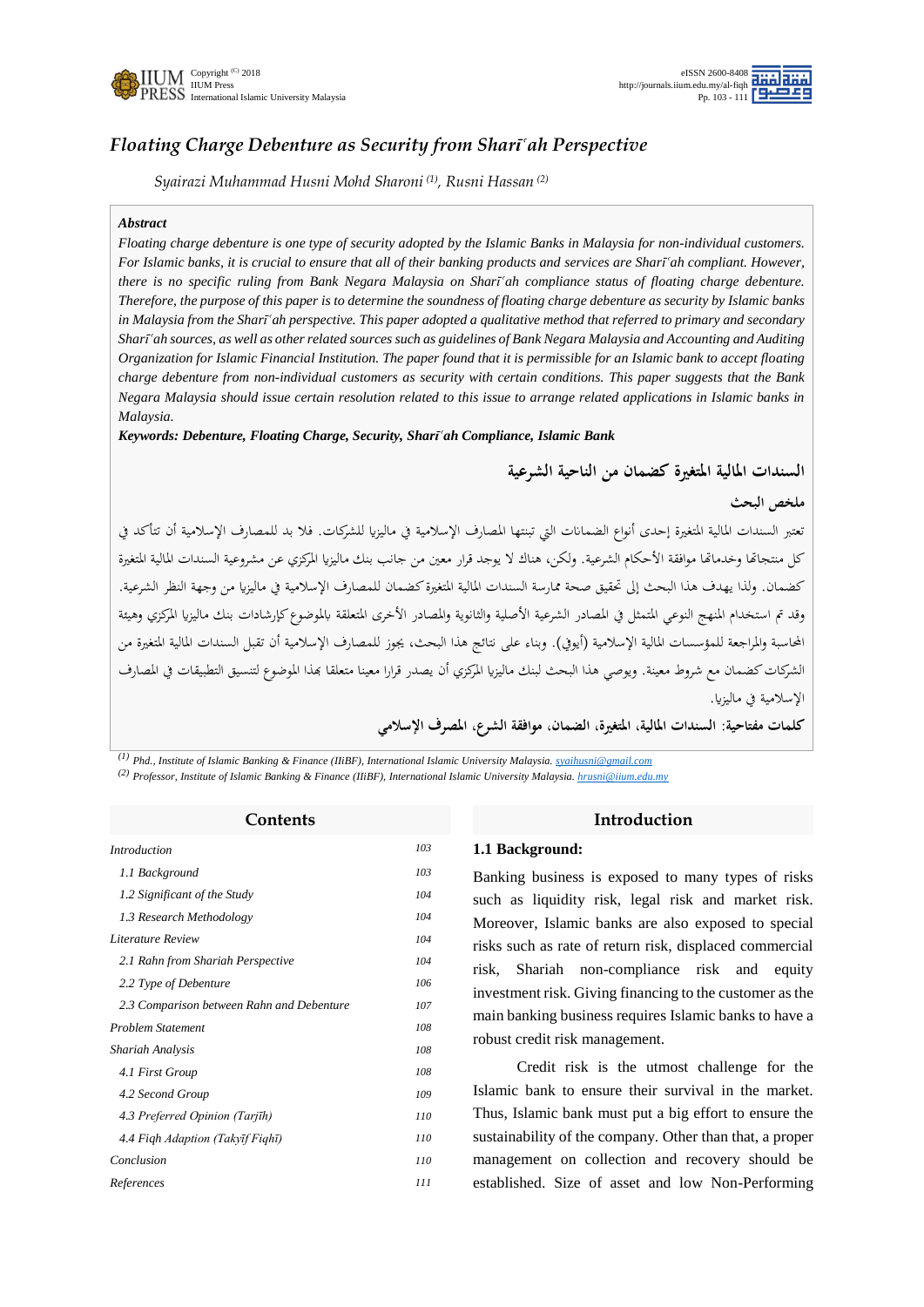Financing (NPF) is the determinant of the stability of the Islamic bank.

Due to the significance of credit risk management, the Board of Director (BOD) carries a significant role in approving and monitoring the internal control and credit risk strategies applied in the Islamic bank. The strategies should reflect the Islamic bank's risk appetite and the level of expected profit to be achieved (The Basel Committe, 2006). Furthermore, the credit risk management should also consider the practise of recovery and rehabilitation of the banking institutions. Failure of the Islamic bank to recover their capital may arise from the unsuitable security requested from the customer.

Among the type of security that can be taken by the Islamic bank is debenture. According to (Mohammad Yusoff, 2002) the main benefit of having a debenture is, the recovery process is effectively faster, without having to go through the normal legal process. Islamic banks can appoint receiver managers to sale the charged asset including the landed property on a private treaty without going through the judicial sale.

This paper aims to validate the practise of floating charge debenture as security in Islamic banking in Malaysia from the Shariah perspective. In specific, it focuses on suggesting the *fiqh* adaptation *(takyīf fiqhī)* of floating charge debenture in line with *Rahn* contract. Some recommendations from this paper will be addressed to ensure the practise of debenture as security is Shariah compliant.

#### **1.2 Significant of The Study:**

One of the main reasons why floating charge came into existence is to allow companies to buy and sell business inputs and stocks without affecting their day-to-day operations. They can obtain funding by keeping a charge on their inventories as collateral without interrupting their business operations (E Finance Management, n.d.).

On the other hand, the floating charge also facilitates the financier in increasing the limit of financing for revolving products. For instance, initially, the Islamic bank A grants financing of Trade Working Capital Financing-i (TWCF-i) or Cashline-i to Customer B with a limit of RM 1 million. If the Islamic

bank A takes fixed charge security from Customer B which equivalent to RM1 million, the Islamic bank A will not increase the financing limit without entry into a new security agreement. However, if the Islamic bank A took the floating charge for security, they can easily increase the financing limit without the need for additional security agreement since the floating charge already covers all assets of Company B. In fact, floating charge can be created even when the company does not have any fixed asset.

# **1.3 Research Methodology:**

This paper adopts the qualitative method that will explore and understand the nature of secured floating charge debenture and provide the Shariah point of view which will refer to classical and modern Scholars' opinions. Additionally, this paper also uses references from library research which include books, theses, journals, magazines and other related academic writing.

Not only that, this paper also refers to Bank Negara Malaysia (BNM)'s resolutions and Accounting and Auditing Organization for Islamic Financial Institution (AAOIFI)'s resolutions to observe regulators' perspective on the floating charge debenture. This paper only focuses on regulators' requirement on *Rahn* based-products. Although AAOIFI Shariah Standards on *Rahn* is not a requirement in Malaysia, however, it is covered in a lot of discussions of *Rahn* in contemporary Islamic banking operation.

# **Literature Review**

### **2.1 Rahn from Shariah Perspective**

## **2.1.1 Definition of Rahn:**

*Rahn* is one of the nominated contracts *(al-'uqūd almusamma*) which are known amongst the scholars, mentioned in classical *fiqh* literature and precisely explained based on the primary sources of rulings namely Al-Qurān and Al-Hadīth. In fact, it is a contract which was already practiced before Islam.

Literally, *Rahn* can be defined as evidence, endure, seizure, restrain and establish (Mustafā, Qādir, Ziyāt, & Najjār, 2004). Al-Ma'anī (n.d.)'s dictionary also defines *Rahn* as claim on (property) as a security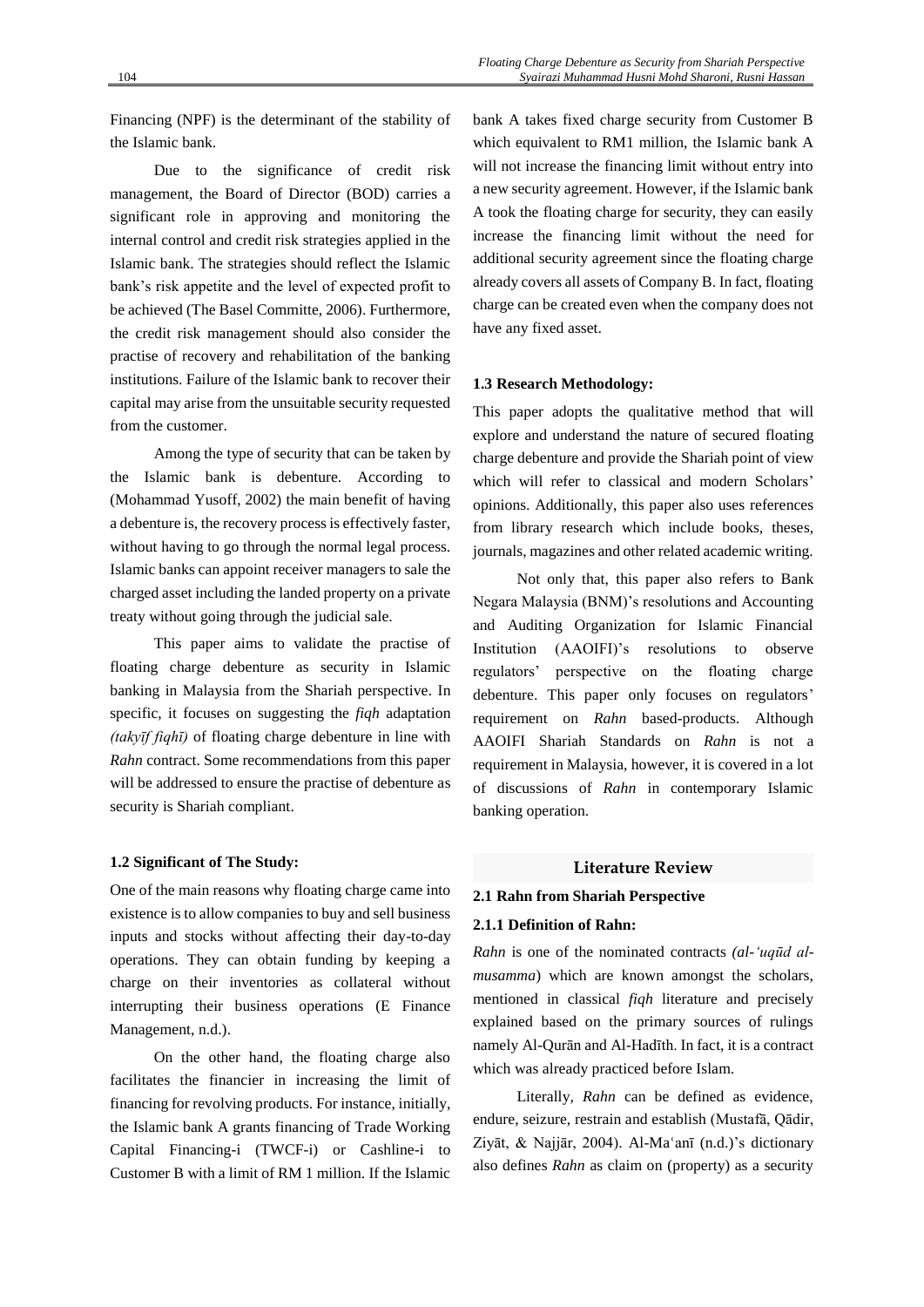for payment of a debt or loan or the amount of money you owe on a pledge**.**

From a technical definition, *Rahn* is defined as making a financial asset or so tied to a debt so that the asset or its value is used for repayment of the debt in case of default (AAOIFI, 2015). In pre-Islamic Arab usage, *Rahn* 'security' means a kind of earnest money which was given as a guarantee and material proof for a contract particularly when there was no scribe available to put it into writing (Schacht, 1950).

## **2.1.2 Pillars and Conditions of Rahn:**

In Shariah, it is essential to understand the pillars of the contract. There are five pillars of the *Rahn* contract namely *sīghah* (the offer and acceptance to enter into the *Rahn* contract), *rāhin* (pledgor or party that provides the pledge asset), *murtahin* (pledgee or party that holds the pledge asset), *marhūn* (pledged asset where the subject matter of the *Rahn* contract where the asset is pledged to the pledgee) and *marhūn bih* (obligation which is the debt owed by the *rāhin* to the *murtahin).* Essentially, *Rahn* has existed before Islam (Hussīn, 2013) and Prophet Muhammad (PBUH) did not prohibit it during his time. In Islam, the practice of *Rahn* is permissible and its legality is based on the Al-Qurān and Al-Hadīth. In Al-Qurān Allah said that:

﴿وَإِنْ كُنْتُمْ عَلَى سَفَرٍ وَلَمْ تُجِدُوا كَاتِبًا فَرِهَانٌ مَقْبُوضَةٌ فَإِنْ أَمِنَ بَعْضُكُمْ بَعْضًا **ِ َ َ ً ِ َ َ ِ َ ِ َ َ ِ** فَلْيُؤَدِّ الَّذِي اؤْثُمِنَ أَمَانَتَهُ وَلْيَتَّقِ اللَّهَ رَبَّهُ﴾ **َ ا َ َ َ َ َ َ**

"*And if you are on a journey and cannot find a scribe, then let there be a pledge taken (mortgaging); then if one of you entrust the other, let the one who is entrusted discharge his trust (faithfully), and let him be afraid of Allah, his Lord". [Al-Baqarah: 283]*

Literal understanding from the above verse is that a pledge is only allowed when the transaction is executed during travel or when there is absence of witnesses to write down the debt. It is concluded that travel and the absence of witnesses are the conditions for the pledge to be valid. This is referring to Ibn Hazm Az-Zāhirī's opinion.

On the other hand, majority of the scholars do not consider travel and the absence of witnesses as the conditions for the *Rahn* contract to be valid. They allow *Rahn* to be executed during travel or not in travel even with the presence of witnesses. Majority of the scholars allow this practice based on the Al-Hadīth where the Prophet (PBUH) pledged his armour to the Jews while he was not in travel (Musa, 2008) as the Al-Hadīth below mentions:

It narrated from 'A′ishah, she said that:

**))عن عائشة قالت اشرتى رسول هللا صلى الله عليه وسلم من يهودي طعاما بنسيئة فأعطاه**

**درعا له رهنا((**

*"The Prophet bought some foodstuff on credit from a Jew and pledged an iron armour to him".* [Muslim, Kitab Al-Musāqāt, No. 1603]

Based on the mentioned Al-Qurān verse and Al-Hadīth, the practice of pledge is allowed based on the permissibility *(ʾibāhah)* and not on the obligatory *(wājib)* since the verse is related to daily human activities. These commands show that it is permissible for Muslims to pledge their assets to secure the creditor's interest.

Furthermore, classical Scholars (Al-Yamānī, 2000) and (Mansuri, 2007) also mentioned that there are some conditions to be fulfilled to ensure *Rahn*  contract is valid which are divided into three categories whichare for contracting parties (*rāhin* & *murtahin*), pledged asset (*marhūn*) and the obligation (*marhūn bih*).

For contracting parties, both pledgor and pledgee should have receptive legal capacity *(ʾahallīyat al-wujūb)* and active legal capacity (*ʾahallīyat al-ʾadā′)* where both parties should be a competent person who fulfils some conditions which are having prudence *(Ñaāqil)* and age of maturity *(bāligh)*. Then, to ensure the contract is valid, *Rahn* contract must be developed by mutual consent between pledgor and pledgee which can be shown through contractual expressions *(sīghah)* which are offer *(ʾījab)* and acceptance *(qabūl)*. There are two conditions for contractual expressions to be valid namely, they should be clear and there should be consent from both parties. Consent also cannot be obtained through defective means, such as by duress *(ʾikrāh)*, fraud *(tadlīs)* or unfairness/ manipulation *(ghabn)*.

In terms of the pledged asset (*marhūn*), it should be an asset that has some monetary worth and legal value. For sure, the asset should be permissible by the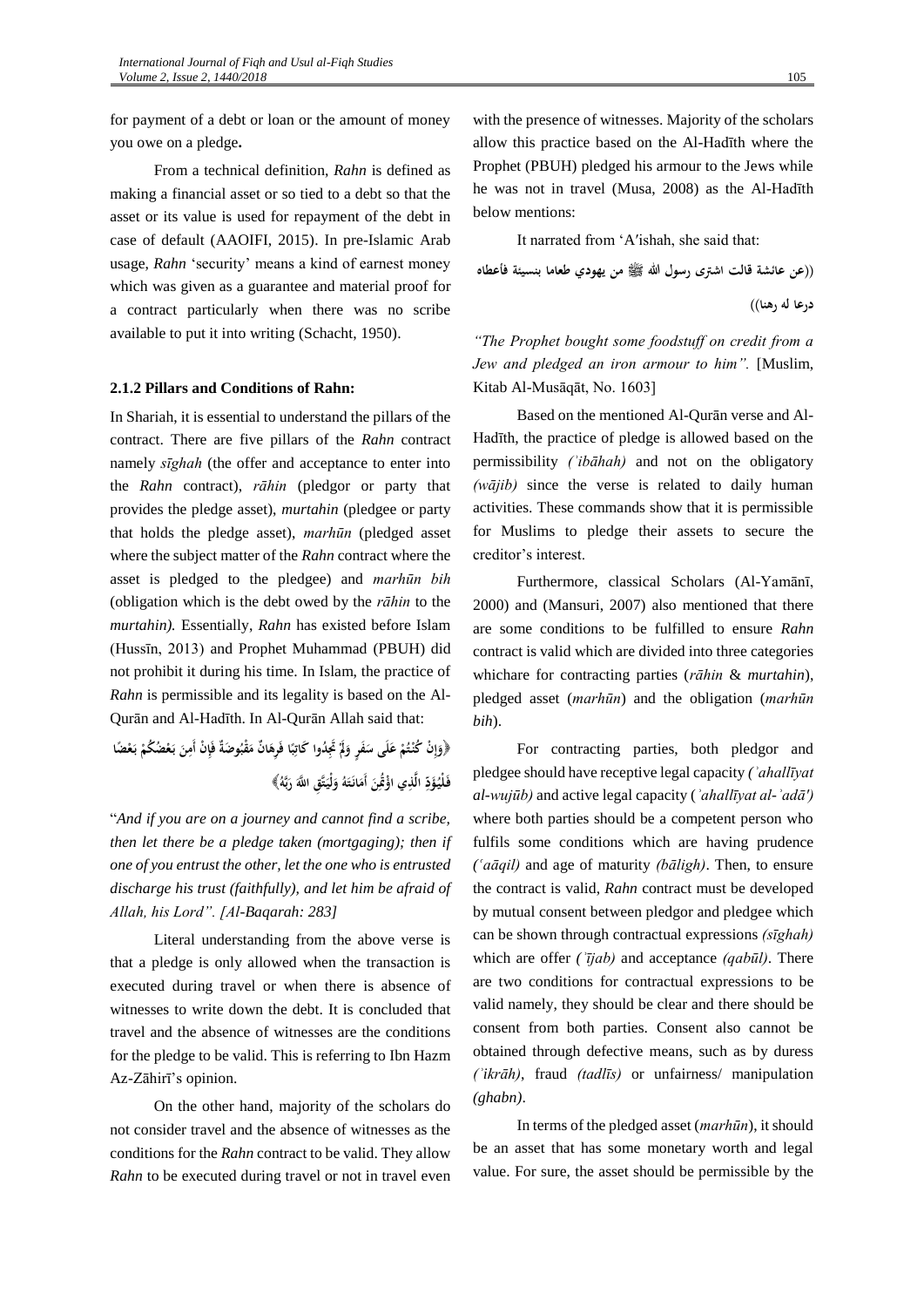Shariah. Thus, it is prohibited to pledge nonpermissible assets such as pork and wine.

Other than that, there are some specific conditions for *marhūn bih* (obligation) where it should be an established and enforceable debt. Thus, a pledge may be given for loan, price in credit sale, commodity of *salām* contract, claim after usurpation, damages in the torts against property, amount of dower, blood money and all the other binding and irrevocable claims. Therefore, a pledge is not permitted for the things for which there is no liability of compensation such as deposits, commodate loans, capital of *mudārabah* and *mushārakah* partnerships, leased property in the hands of lessee.

Not only that, the obligation should be compliant with the Shariah. For example, it is not permissible to give a pledge for the remuneration of a dancer or singer because hiring a woman to dance or sing is an invalid and impermissible act. Then, the claim or debt should be known and defined. Thus, it is not permissible to give something as security for one of the two loans without specifying one of them.

#### **2.2 Type of Debenture**

#### **2.2.1 Fixed & Floating Charge Debenture:**

Generally, a secured debenture is a debenture that is secured by a fixed or floating charge on the assets of the company. The fixed charge is a charge over a particular asset where the chargee controls any dealing or disposal of the asset by the chargor. A fixed charge ranks before a floating charge in the order of repayment on an insolvency (Thomson Reuters, n.d.-a). When a charge is created, the company cannot sell that property without the consent of the holder of the charge.

The latter is a floating charge where a charge takes over all the assets or a class of assets owned by a company or a limited liability partnership from time to time as security for borrowings or other indebtedness (Thomson Reuters, n.d.-b). It means the charge covers not only the present assets of the company but also covers the future assets of the company. Contrary to the fixed charge, an asset that has been charged under floating charge still can be sold by the company with the condition that it must be replaced with a new asset.

However, this paper will only focus on the floating charge debenture to analyse the permissibility and Shariah basis of floating charge secured debenture.

### **2.2.2 Floating Charge:**

To understand the characteristic of the floating charge, Field Fisher Waterhouse (2011) stated that, there are three main characteristics of floating charge that are: the charge is over all of a class of assets of the borrower, present and future, the assets in the class change from time to time in the ordinary course of the borrower's business; and the borrower is free to deal with the assets in the ordinary course of its business without the consent of the lender, until some steps are taken or an event occurs which "crystallises" the charge.

Although the first two characteristics of the floating charge can be also applicable to a fixed charge, the third characteristic is only applicable to the floating charge. Theoretically, the main distinction between the fixed and floating charges can be easily seen by the level of freedom and control over the charged assets by the pledgor (Zhuravel, 2015).

Even though a fixed charge is more preferred in terms of security, floating charge becomes a substantial security where a company cannot provide any fixed assets. Another advantage of the floating charge is the company can use the asset as security and at the same time they can use or sell the asset. It means that the pledgor is free to deal with the asset without a need to get the pledgee's consent to sell it. This offers the business owner more freedom. To protect the creditor's interest, the floating charge will be attached to the entire asset of the borrower.

Meanwhile, the floating charge also has some disadvantages or weaknesses where it is less attractive to the pledgee as the financing granted has a higher risk compared to the fixed charge (Zhuravel, 2015). The creditor also needs to bear the market risk since the value of the asset may increase or decrease. As stated in Section 392 in Companies Act 2017 (Government of Malaysia, 2016), during liquidation process, the floating charge will be set aside not only to a fixed charge but also to other type of debts such as liquidation fee, salaries, remuneration payable and takaful contribution.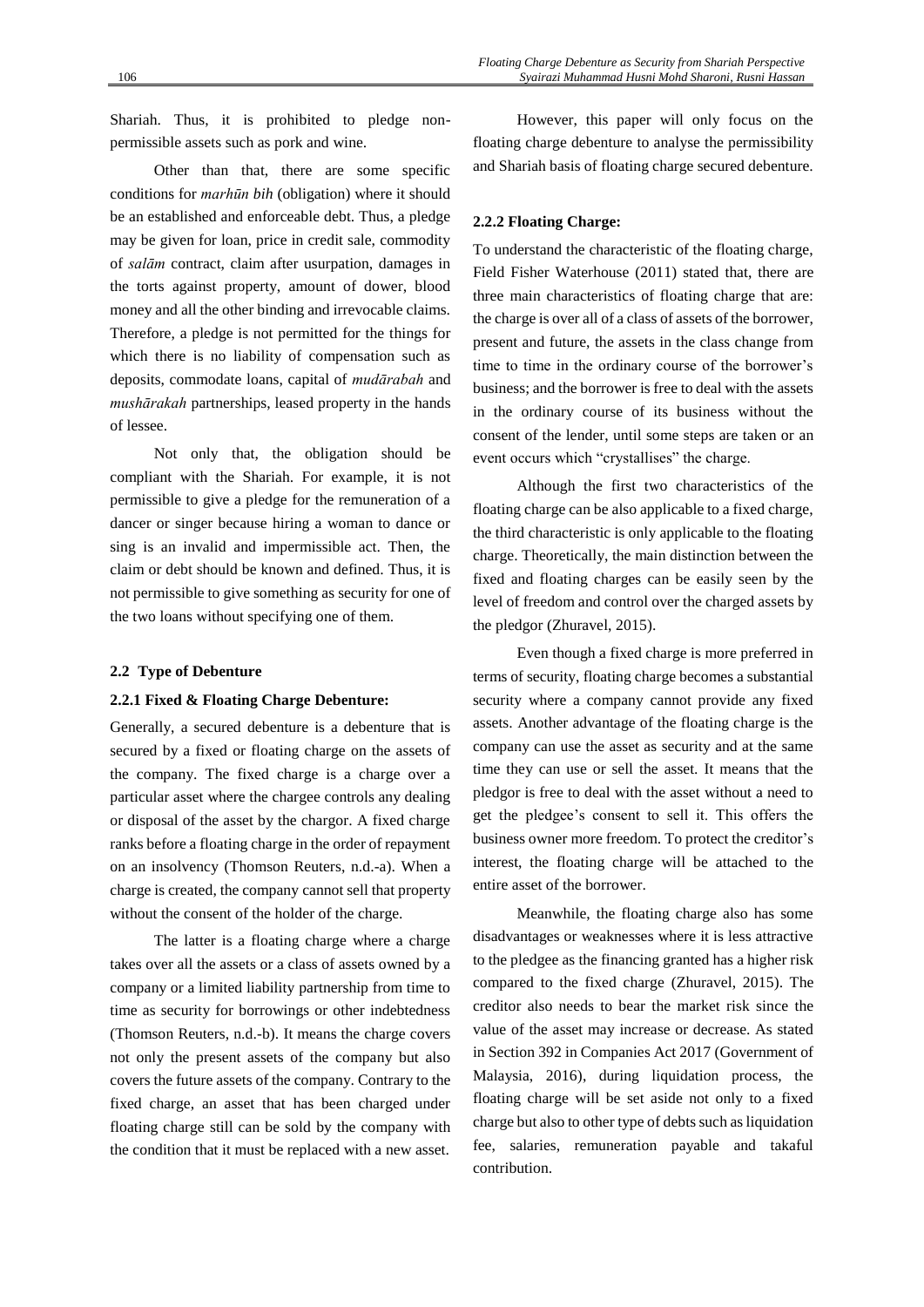Regardless of all the disadvantages mentioned above, this paper opined that being a floating charge debenture holder is more secure than an unsecured creditor.

### **2.3 Comparison between Rahn and Debenture**

This part will make a comparison between *Rahn* and debenture as security to evaluate whether *Rahn* and debenture as security are having the same elements. The comparison is based on main elements in both *Rahn* and debenture as security which are its definition, type, a party that provides security, contractual obligation, conditions, bindingness and reference. The details are explained in the table below:

| Item                                      | Rahn                                                                                                                                                                                                                                          | Debenture as<br><b>Security</b>                                                                                                                                                  | <b>Remark</b>                                                                                                                                                                                                                                                               |
|-------------------------------------------|-----------------------------------------------------------------------------------------------------------------------------------------------------------------------------------------------------------------------------------------------|----------------------------------------------------------------------------------------------------------------------------------------------------------------------------------|-----------------------------------------------------------------------------------------------------------------------------------------------------------------------------------------------------------------------------------------------------------------------------|
| 1. Definition                             | Make a financial<br>asset or so tied to<br>a debt so that the<br>asset or its value<br>is<br>used<br>for<br>repayment of the<br>debt in case of<br>default.                                                                                   | A<br>security<br>document that is<br>usually entered<br>into<br>when<br>creating a fixed<br>and<br>floating<br>charge over the<br>assets<br>and<br>undertaking of a<br>borrower. | Both<br>definitions<br>aim<br>to<br>safeguard<br>the interest<br>of<br>the<br>person who<br>provides<br>the debt.                                                                                                                                                           |
| 2. Type                                   | Two main types:<br>Rahn<br>hiyāzī<br>(pledge<br>of<br>physical<br>possession)<br>and<br>Rahn<br>ta'amīnī<br>(pledge<br>of<br>constructive<br>possession).                                                                                     | Two main types:<br>Secured<br>and<br>unsecured.<br>Secured<br>is<br>divided<br>into<br>fixed charge and<br>floating charge.                                                      | No specific<br>relation<br>where Rahn<br>is classified<br>by method<br>of<br>possession,<br>meanwhile,<br>debenture is<br>classified<br>by<br>availability<br>of charged<br>asset<br>and<br>restriction<br>of<br>the<br>in<br>owner<br>dealing<br>with<br>charged<br>asset. |
| 3. Party<br>that<br>provide<br>securities | The debtor itself<br>or third party                                                                                                                                                                                                           | The debtor itself                                                                                                                                                                | In principle,<br>both debtor<br>and<br>issuer<br>should<br>provide the<br>security.<br>However, it<br>is<br>allowed<br>for<br>third<br>party<br>to<br>provide the<br>asset<br>for<br>Rahn.                                                                                  |
| 4. Contractual<br>Obligation              | Assurance<br>that<br>the marhūn bih<br>(liability<br><sub>or</sub><br>obligation) owed<br>by the obligor to<br>the pledgee will<br>be fulfilled in the<br>event of a default<br>as agreed in the<br>terms<br>and<br>conditions<br>of<br>Rahn. | certificate<br>A<br>evidencing<br>the<br>fact<br>that<br>the<br>company<br>is<br>liable to pay a<br>specified<br>amount<br>to<br>the<br>debenture<br>holder.                     | Rahn is a<br>of<br>type<br>contract<br>that can be<br>developed<br>into<br>a<br>product.<br>Debenture<br>is a product<br>that is based<br>Rahn<br>on<br>contract.                                                                                                           |

| 5. Condition   | Contracting<br>parties:<br>rāhin<br>(pledgor)<br>and<br>murtahin<br>(pledgee).                                                                                                  | Contracting<br>parties:<br>Issuer<br>and<br>debenture<br>holder.                                                                  | Same<br>condition.                                                                                                  |
|----------------|---------------------------------------------------------------------------------------------------------------------------------------------------------------------------------|-----------------------------------------------------------------------------------------------------------------------------------|---------------------------------------------------------------------------------------------------------------------|
|                | <i>liab and qabūl</i> in<br>Rahn contract.                                                                                                                                      | Offer<br>and<br>acceptance<br>in<br>Debenture<br>agreement.                                                                       | Same<br>condition.                                                                                                  |
|                | Marhūn (pledged<br>asset).                                                                                                                                                      | Fixed<br>and<br>floating charged<br>asset.                                                                                        | Same<br>condition.                                                                                                  |
|                | Requirement for<br>pledged asset:<br>The asset must be<br>māl<br>ā<br>mutaqawwam<br>which is an asset<br>that<br>has<br>commercial value<br>and<br>Shariah<br>compliance asset. | Requirement for<br>charged asset:<br>Any assets that<br>have<br>commercial<br>value.                                              | Shariah has<br>an<br>additional<br>requirement<br>which<br>the<br>asset must<br>not be<br>a<br>prohibited<br>asset. |
|                | Marhūn<br>hih<br>(obligation).                                                                                                                                                  | Financing<br>granted<br>by<br>Islamic bank.                                                                                       | Same<br>condition.                                                                                                  |
|                | Possession<br>of<br>marhūn (pledged<br>asset).                                                                                                                                  | Registration<br>of<br>charge.                                                                                                     | Same<br>condition.                                                                                                  |
|                | <b>Dissolution</b><br>(fasakh) of Rahn.                                                                                                                                         | Destruction<br>or<br>disposal<br>of<br>charged asset.                                                                             | Same<br>condition.                                                                                                  |
|                | Completion<br>$(\hat{i}nti\hbar\bar{a}')$<br>of<br>Rahn.                                                                                                                        | Release<br>of<br>charge<br>by<br>settlement of the<br>financing<br>or<br>liquidation<br>of<br>asset.                              | Same<br>condition.                                                                                                  |
| 6. Bindingness | Binding on<br>the<br>pledgor.                                                                                                                                                   | Binding on the<br>issuer.                                                                                                         | Same<br>condition.                                                                                                  |
| 7. Reference   | Islamic Law.                                                                                                                                                                    | Subdivision 10,<br>Division 1, Part<br><b>III</b> of Companies<br>Act. However,<br>another<br>related<br>Section<br>may<br>apply. | Ruling<br>of<br>Rahn<br>is<br>from divine<br>sources and<br>debenture is<br>enacted by<br>human.                    |

Based on the table above, this paper found that *Rahn* and debenture as security are having same elements where both aim to protect the interest of the person who provides the debt. In the event of default, charged asset will be liquidated to pay the debtor. Then, contractual obligation further establishes that *Rahn* is a type of Shariah contract that can be illustrated in a modern financial product. From the Shariah point of view, debenture as security is one type of modern collateral that is based on the *Rahn* contract. Then, there are 7 main conditions in *Rahn* where its elements are the same with debenture as security where Shariah requirements on *Rahn* were translated into modern terminology in debenture as security. In terms of bindingness, both are binding on the creditor which is the issuer and the pledgor.

Even though there is a difference between *Rahn* and debenture in term of its classification, it is just varying in the structure without affecting the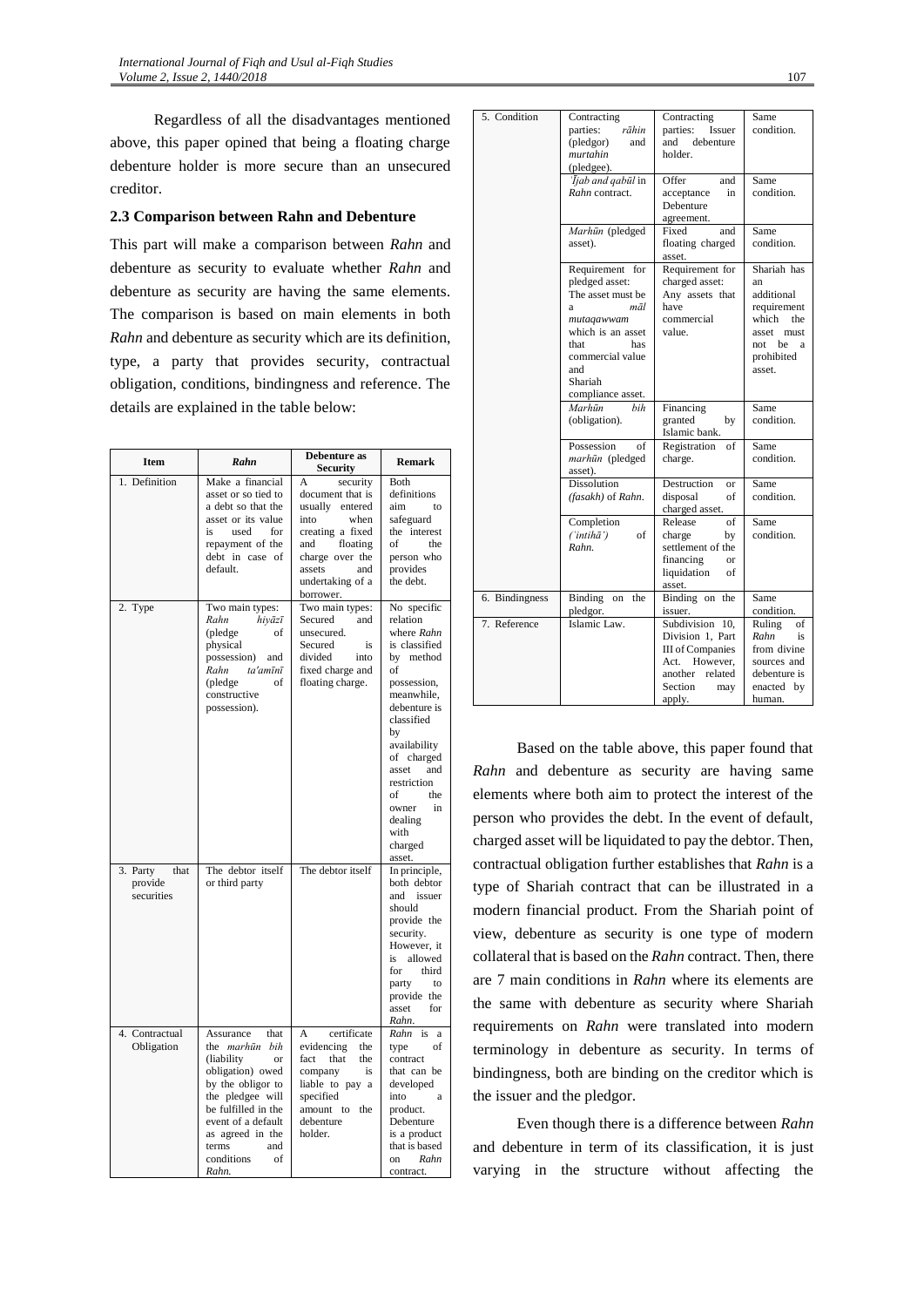contractual obligation. In terms of the party that provides the security, the security for debenture is provided by the debtor itself while security for *Rahn* can be provided by the debtor or a third party. Basically, the main difference between *Rahn* and debenture as security is the way they are inherited from their reference. The Shariah rule for *Rahn* is derived from the divine sources which are the Al-Qurān and the Al-Hadīth. Meanwhile, debenture is governed by a legal act specifically by Subdivision 10, Division 1, Part III of Companies Act 2016 that is enacted by human beings. Another related section in this Act may apply by case to case basis. This act is open to changes from time to time to make it suitable and relevant with modern practice.

# **Problem Statement**

Due to the open-ended practise of the floating charge debenture as security, it is very difficult to find any specific *fiqh* resolution on debenture.

Moreover, the practice of *Rahn* as mentioned by classical Scholars is different from modern banking practice. Not only that, contemporary scholars do not widely discuss about debenture as security and its compliance with Shariah law. To resolve the issue, this paper will discuss the practice of floating charge debenture as security in Islamic banking from a Shariah perspective.

# **Shariah Analysis**

Based on the analysis conducted, this research found that there are some Shariah issues to be discussed. Among the issues are pledged assets to be owned in the future, uncertainty in pledged assets, multiple charges on one asset and pledge of joint undivided assets. This research classifies the opinion into two groups. The first group is those who prohibit the practice of floating charge debenture while the second group is those who allow that practice.

## **4.1 First Group:**

#### **I. Pledged Asset to Be Owned in the Future:**

The issue of floating charge debenture is the pledgor may pledge an asset that is yet to be owned. Normally,

this happens when the pledgor pledges any asset that will be realised in the future such as rental payment and others receivable. Even though the rental is yet to be realized, it is already considered a pledged asset.

In this case, the first group said that it is not allowed to pledge because at the time of the pledge of the asset, he is not the owner of the asset (Al-Yamānī, 2000).

# **II. Uncertainty in the Pledged Asset (Gharar fī Al-Marhūn):**

In floating charge debenture, there is the situation where the asset is not properly identified and tagged since the pledgor just gives the consent to take his entire asset when he defaults. Pledgor is free to sell the pledged asset, and all the new assets that will be in the ownership of the pledgor will automatically to be pledged as well. A concern arose whether it is allowed to pledge an unknown asset that is not mentioned in the pledge contract during the inception of the pledge contract. Majority of the scholars are in the opinion that it is not permissible to pledge an unknown asset (Al-Ma'amūrī, 2015).

In specific, floating charge assets involve a few uncertainties such as uncertainty in the type of asset *(gharar bi al-jins)* where the nature of the asset is not specifically determined; uncertainty in the location of the asset *(gharar bi al-makān)* where the location of the asset is not specified and uncertainty in the value of the asset *(gharar bi al-thaman)* where the floating charged asset may involve both marketable and non – marketable assets.

#### **III. Multiple Charges on One Asset:**

Among the justification to disallow the practice of multiple charges on one asset is that not all assets can be divided equally such as animals, shirts and tables. Moreover, the process of division itself will cause damage to the assets. Based on the opinion of Shāfiī School (Al-Yamānī, 2000), they intend to forbid multiple charges on one asset since the division of joint assets will decrease the value of the assets.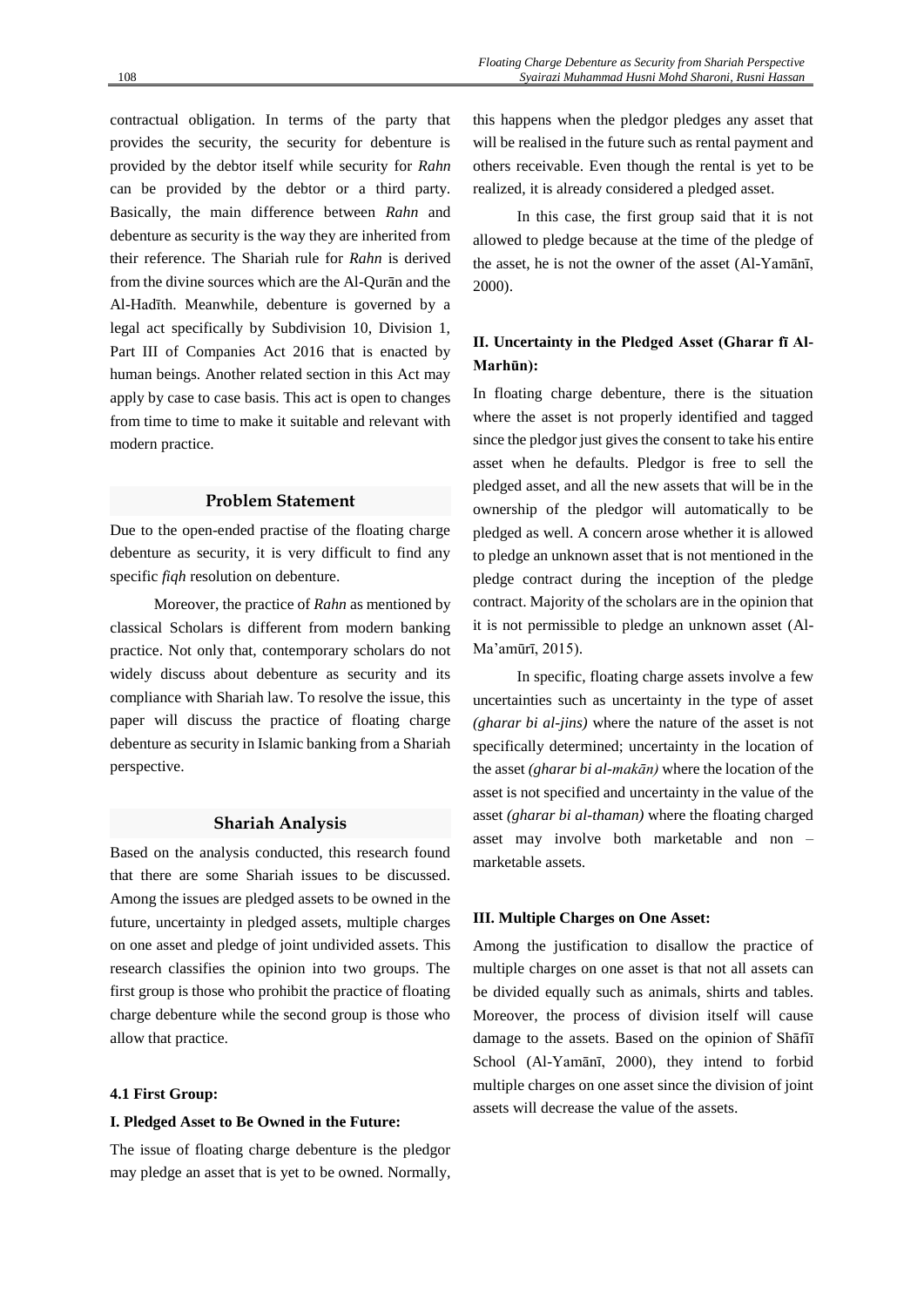# **IV. Pledge of Joint Undivided Asset (Rahn Al-Mushā'):**

Scholars from Hanafi School such as Abū Hanīfah, Abū Yūsuf, Muhammad As-Syaybānī & Zufar (At-Tāhūnī, 1997), are in the view that a pledged joint asset is not permissible whether it can be divided or cannot be divided. They are in the opinion that the condition of possession in a pledged asset will be precluded in a joint undivided asset.

## **4.2 Second Group:**

#### **I. Pledged Asset to Be Owned in the Future:**

A classic example of this issue is where a person is the custodian of his father's asset and subsequently, he pledges the asset before the death of his father. The second opinion says this is allowed because after his father is dead, he is the heir and the beneficiary of his father's asset; he is now the owner of the asset (Al-Yamānī, 2000).

In addition, (Ibnu Taymīyyah & Ibnu Qayyīm al-Jawzī, 1928) view that, sale transaction on nonexistent asset is allowed with the condition that the seller can deliver the asset at the specific agreed time. Based on these views, *Rahn* on non-existent asset is allowed with the condition that the principal asset is identified, clearly tagged and there is no possibility of failure by debtor in providing the asset during liquidation.

Shariah Advisory Council of BNM in their 174<sup>th</sup> meeting on 28 February 2017 (Shariah Advisory Council BNM, 2017) ruled that an asset that will exist in the future may be pledged as collateral. This is based on *Rahn* as a supporting contract and *gharar* (uncertainty) in supporting contracts is more tolerable as opposed to exchange contracts. Furthermore, it is an obligation for a debtor to pay the debt even without any collateral. Therefore, having an asset as collateral even in the form of uncertainty is better than not having one. This is based on the justification by Malīkī 's jurists which state that; **"something in general is better than nothing"**. Then, the benefits to the parties from the practice of a pledged asset that will exist in the future far outweigh the possible harms to them.

# **II. Uncertainty in Pledged Asset (Gharar fi Al-Marhūn):**

Even so, Malīkī School (Shīkh 'Ahmad Ashāwī, 1995), has a more lenient opinion where they allow pledging any uncertainty-asset with the condition that the uncertainty is minor. But, if there is major uncertainty on the pledged asset, it is not allowed.

Referring to AAOIFI's(2015) Shari'ah Standard No. (31): Controls on *Gharar* in Financial Transactions, Section 6/1 Impact of *Gharar* on *Rahn*; *Rahn* can permissibly involve a degree of *gharar* that is not allowed in sale. The ruling that *gharar* does not affect *Rahn* contracts is based on the fact that the *Rahn* contract is not meant in itself, since it is a corollary contract signed for documentation.

Hammād (2009) also mentioned that, the uncertainty in the supporting contract is forgiven based on the opinion of ʾImām An-Nawāwī, Ibnu Qudāmah and Ibnu Qayyīm Al-Jawzī. Therefore, the uncertainties involved in floating charge debenture do not contradict with Shariah rules and principles since it is stipulated in a supporting contract and not in the main financing contract.

### **III. Multiple Charges on One Asset:**

Based on the opinion of the Shāfiī School (Al-Yamānī, 2000), if a person has a debt with two creditors, it is allowed for him to charge one joint asset to both of the creditors. Scholars also highlighted that multiple charges on one asset is only allowed if it can be divided equally to all the creditors. For instance, it is allowed to divide a piece of land and a packet of sugar to a number of creditors since the division process will not cause damage to the asset. In the situation where the division process of joint undivided asset will decrease the value of the asset, scholars still allow this practice since the creditor still has the ownership on the asset and they can claim the remaining balance from the debtor.

# **IV. Pledge of Joint Undivided Asset (Rahn Al-Mushā'):**

As mentioned by Al-Ma'amūrī (2015), the Shariah basis to allow the pledge of joint undivided asset are:

a. Based on the legal maxim that "everything permitted to sell is permitted to pledge as security".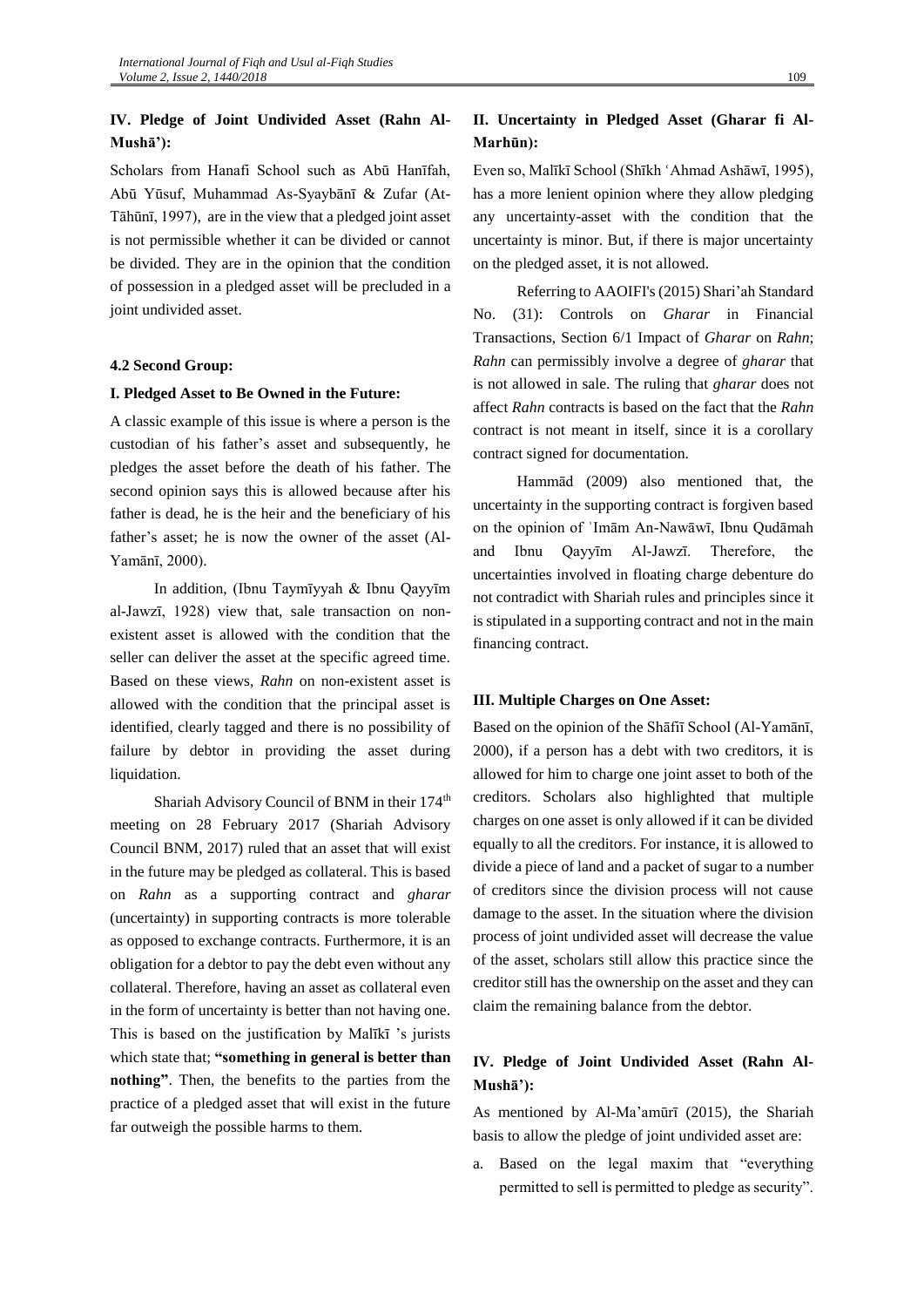- b. Possession of a pledged asset can be either physical possession or constructive possession. In case of joint undivided asset, constructive possession will be applied.
- c. Scholars allow the sale of joint asset and the pledge of one asset to many creditors. Thus, the pledge of joint undivided asset is permissible.
- d. The purpose of the pledge is to secure the interest of the creditor or seller (in deferred sale) which can be materialised in the pledge of joint undivided asset. Then, there is no reason why pledge of joint asset is not permissible.

## **4.3 Preferred Opinion (Tarjīḥ):**

From the discussion above, this paper believes that all major issues in floating charge debenture are already answered. Even though floating charge debenture did not exist yet during classical Scholars' time, its characteristics were already discussed in *fiqh* literature. Thus, the justification on the permissibility of floating charge debenture is clearly elaborated in the discussion above based on the second group's opinion.

# **4.4 Fiqh Adaption (Takyīf Fiqhī): Floating Charge**  Debenture as W'ad

One of the characteristics of floating charge is that, it can be converted to fixed charge during liquidation. It happens in the existence of either of two contingencies; either default of payment or winding up. At that time, floating charge of the debenture would become a fixed charge upon court order requested by the creditor (Jacob, 1938).

From another perspective, this paper also suggests that, floating charge can be considered as an undertaking by the borrower to the creditor that the borrower gives consent to the creditor to seize his entire asset in the event of default. Islamic banks will exercise their right on  $w^{\prime}$ *ad* given by the customer in the occurrence of both contingencies mentioned above.

Both  $w^{\dagger}$ *ad* with condition and floating charge debenture share the same characteristics as below:

| W'ad                                                 | <b>Floating Charge Debenture</b>                 |
|------------------------------------------------------|--------------------------------------------------|
| Promisor                                             | Debtor                                           |
| Promisee                                             | Creditor                                         |
| Condition                                            | default of<br>payment<br><b>or</b><br>winding up |
| Commitment                                           | To pledge all asset owned by<br>the debtor.      |
| binding<br>Unilaterally<br><sub>on</sub><br>promisor | binding<br>Unilaterally<br>on<br>issuer          |

Based on this fiqh adaptation, during the inception of *Rahn* contract and even after registration of floating charge, *Rahn* contract is yet to exist since there is no specific pledged asset during the inception of floating charge debenture. Therefore, *Rahn* contract is only established when the borrower has defaulted. At that time, floating charge is converted to the fixed charge and the pledged asset is clearly specified. In another word, floating charge debenture also can be considered as future *Rahn*.

It means that, with the adoption of this *fiqh* adaptation, there are no Shariah issues that are related to *Rahn* as mentioned by the first group above which is pledged asset to be owned in the future, uncertainty in pledged asset, multiple charges on one asset and pledge of joint undivided asset.

In terms of the enforceability of the undertaking given by the customer, SAC BNM in 157<sup>th</sup> Meeting on 31st March 2015 (Bank Negara Malaysia, 2015) resolved that, *w'ad* is unilaterally binding on the promisor if it is attached to a cause or circumstance. Then, BNM in Section 9.2 in Policy Document of *W<sup><i>ad*</sup></sup> also stated that, *wa`d* that is attached to a condition, time, price, conduct or event shall be binding on the promisor (Bank Negara Malaysia, 2017). This opinion is same with the preferred opinion in the Malīkī School which was expounded by Mālik, Ibn Al-Qāsim and Sahnūn. (Irwani Abdullah, 2010).

# **Conclusion**

This paper found that the general concept of debenture as security (fixed and floating charge) is similar with *Rahn*. Based on the comparison between *Rahn* and debenture, the analysis shows that, out of 14 elements, similarity rate between *Rahn* and debenture is 79% (11